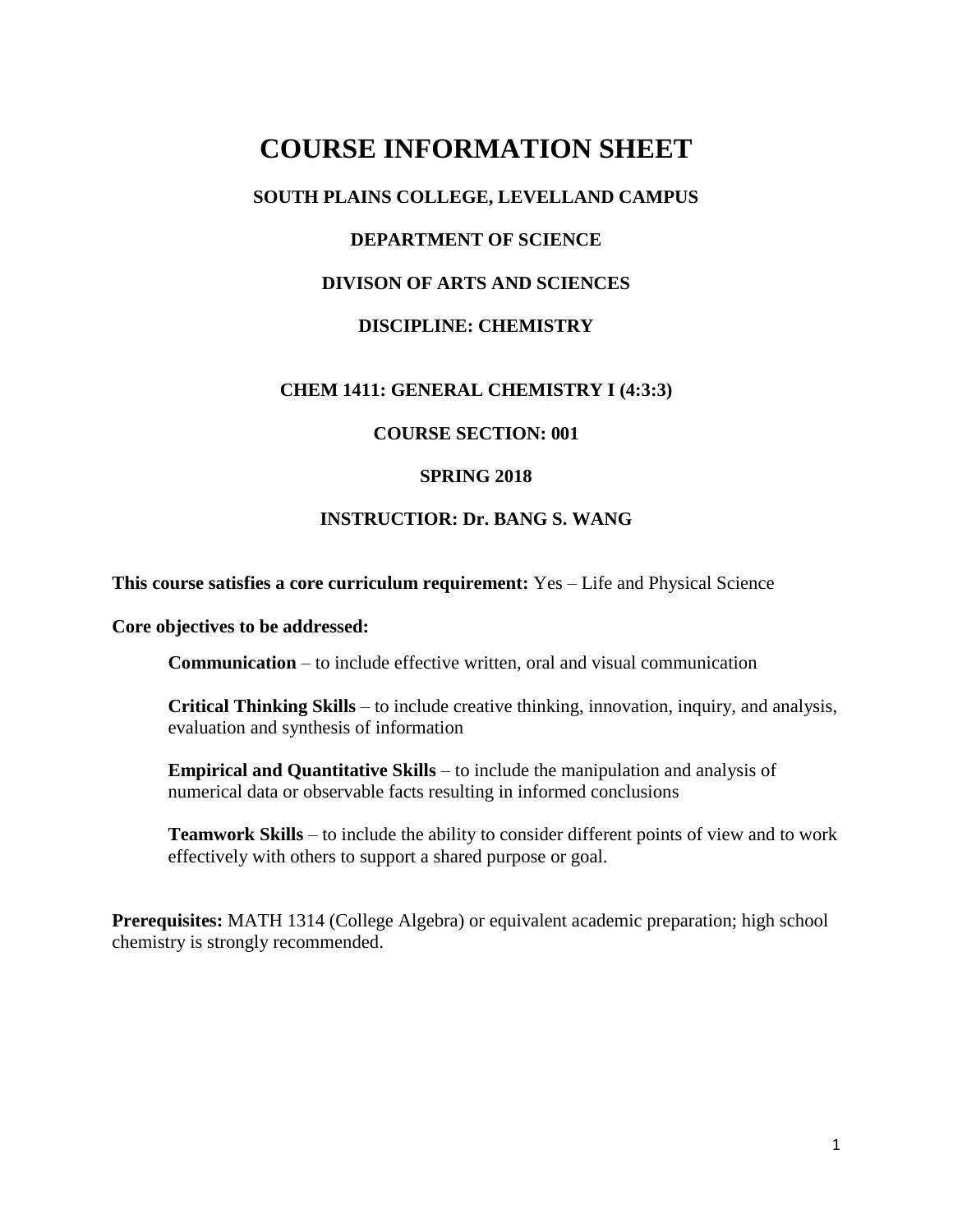**INSTRUCTOR:** Bang Wang, Ph.D. Office: S-109 Telephone: 806-716-2326 E-mail: [bwang@southplainscollege.edu](mailto:bwang@southplainscollege.edu)

**OFFICE HOURS:** Office hour information will be on my office door.

**TUTORS:** Tutors are available, and information can be found in room S121.

**COURSE MATERIALS**: All are available at the SPC bookstore.

- $\triangleright$  TEXT BOOK: Nivalado J. Tro, Principle of Chemistry: A Molecular Approach, 3<sup>rd</sup> Edition. (Required)
- > LAB MANUAL: CHEM1411 Lab Manual (required)
- $\triangleright$  Safety glasses/goggles. (Required)
- Scientific calculator. (Required) **Usage of cell phones are not allowed during exam!**
- $\triangleright$  Five scantrons. (Required)

**COURSE DESCRIPTION**: CHEM1411: General Chemistry I. (4:3:3) Pre-requisite: MATH 1314 (College Algebra) or equivalent academic preparation; high school chemistry is strongly recommended. Fundamental principles of chemistry for majors in the sciences, health sciences, and engineering; topics include measurements, fundamental properties of matter, states of matter, chemical reactions, chemical stoichiometry, periodicity of elemental properties, atomic structure, chemical bonding, molecular structure, solutions, properties of gases, and an introduction to thermodynamics and descriptive chemistry. Basic laboratory experiments supporting theoretical principles presented in lecture; introduction of the scientific method, experimental design, data collection and analysis, and preparation of laboratory reports.

**COURSE PURPOSE**: To provide basic chemical knowledge for persons living in a world of technology that is always changing. To provide understanding of the basic chemical functioning of the human body. To provide the student with a laboratory experience which will enhance their appreciation of the advances of Science and of the role of the clinical laboratory in the hospital.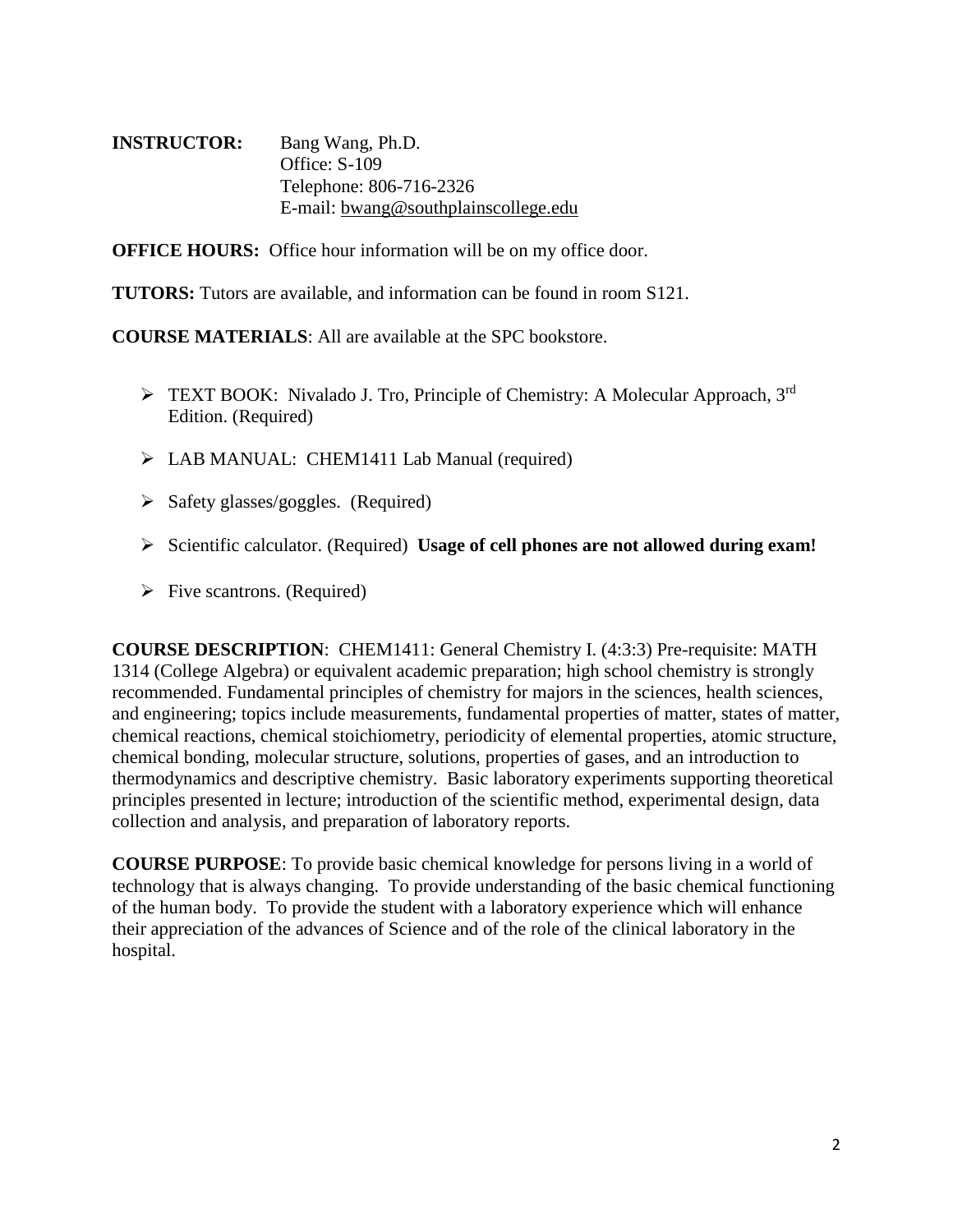**LECTURE EXAMS**: There will be FOUR lecture exams, these exams will cover the materials discussed in the lectures, and the schedules of the lecture exams are in the course time line along with lecture information. Lecture exams will be in a multiple-choice format, with roughly 50 questions. A scantron is required for the lecture exam. Only the materials covered in the lectures will be on the exams and you will have designated class time to finish the exam. *There will be no make-up for lecture exams. A missed lecture exam will receive a grade of ZERO.*

| • Lecture exam 1 (Chapters 1 and 2)        | 100 points |
|--------------------------------------------|------------|
| • Lecture exam 2 (Chapters $3$ and $4$ )   | 100 points |
| • Lecture exam $3$ (Chapters $5$ and $6$ ) | 100 points |
| • Lecture exam $4$ (Chapters 7 and 8)      | 100 points |

*The materials scheduled for each lecture exam by subject to change, this change will be announced in advance if necessary.*

**WORKSHEET ASSIGMENTS:** There will be FIVE worksheet assignments, which are due on the day of each exam. Sole purpose of worksheet is the help prepare for the exam, it does not count towards the total grade. However, completed worksheet assignment turned in on time will gain additional *five* extra points towards the exam taken on the same day. *No late worksheet assignments will be accepted.*

LAB EXPERIMENTS: Lab reports will be collected at the end of the lab experiment day. Students will complete the lab report for grading before leaving the lab. Each lab reports will be worth 10 points, which will add up to 140 points of your final grade. The laboratory portion of this class will be comprised of topic discussion, practice worksheets and lab experiments. The lab portion of this course will consist of group work to perform lab experiments. *There will be no make-up labs for the missed lab; students will receive ZERO for the lab section if missed.*

**FINAL EXAM:** The final exam will cover chapter 9 and 10. There will be no make-up exam for the final exam. The final exam will count 100 points. The final exam will be roughtly 40 questions. The format will be multiple-choices. A scantron is required for the final exam. Only the materials covered in the lectures will be on the exam and you will have designated class time to finish the exam. *There will be no make-up for final exams, missed final exam will result in a grade of ZERO.*

# *NOTE: At the end of the semester, the one exam grade (either one of the lecture or the final) that is the LOWEST will be dropped. If you have two same exam grades and they are the lowest, ONLY one of them will be dropped at the end of the semester.*

**PERFORMANCE BASED EXTRA CREDIT:** Students will have opportunity to obtain additional 25 extra points at the end of semester, based on students' performance throughout the semester. Students will lose points when they miss lecture (*minus 2 points each absence*) or laboratory sections (*minus 1 point each missed lab*).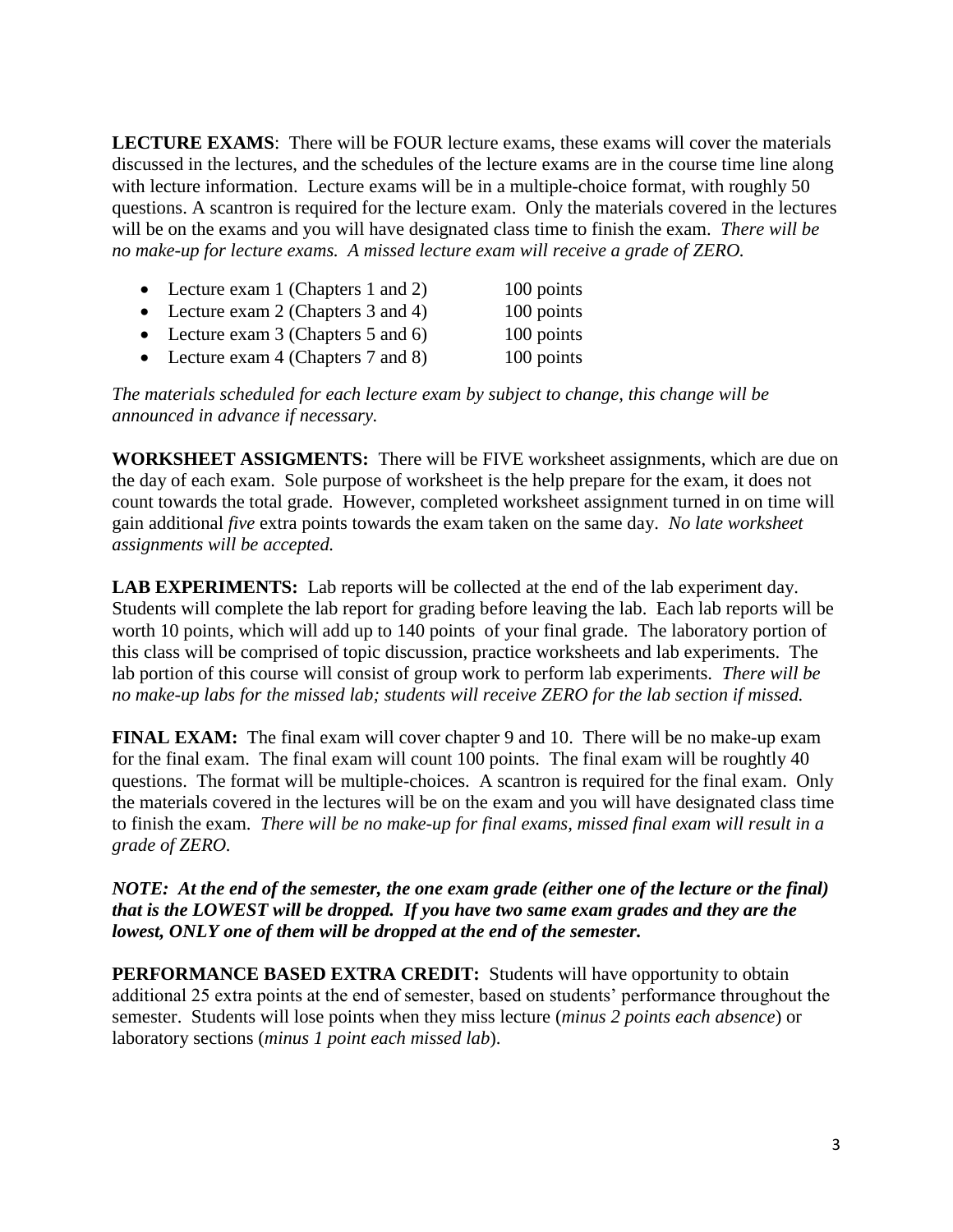**ATTENDANCE**: It is vitally important that you attend all lectures and labs in order to do well in this course. If you reach *SEVEN* absences or miss *THREE* classes in a role, I will drop you from the course with a grade of X, F, or U. This is in accordance with the policies set forth in the SPC General Catalog. Attendance will usually be taken during the lecture period, and lab attendance will be determine by the lab report submitted at the end of lab experiment. This class information sheet contains the schedule of lectures and labs. If you are unable to finish this course, complete a withdrawal slip at the registrar's office. Absences caused by official South Plains College activities will be excused.

Students are expected to attend all classes in order to be successful in a course. The student may be administratively withdrawn from the course when absences become excessive as defined in the course syllabus. When an unavoidable reason for class absence arises, such as illness, an official trip authorized by the college or an official activity, the instructor may permit the student to make up work missed (not including the lab). It is the student's responsibility to complete work missed within a reasonable period of time as determined by the instructor. Students are officially enrolled in all courses for which they pay tuition and fees at the time of registration. Should a student, for any reason, delay in reporting to a class after official enrollment, absences will be attributed to the student from the first class meeting. Students who enroll in a course but have "Never Attended" by the official census date, as reported by the faculty member, will be administratively dropped by the Office of Admissions and Records. A student who does not meet the attendance requirements of a class as stated in the course syllabus and does not officially withdraw from that course by the official census date of the semester, may be administratively withdrawn from that course and receive a grade of "X" or "F" as determined by the instructor. Instructors are responsible for clearly stating their administrative drop policy in the course syllabus, and it is the student's responsibility to be aware of that policy. It is the student's responsibility to verify administrative drops for excessive absences through MySPC using his or her student online account. If it is determined that a student is awarded financial aid for a class or classes in which the student never attended or participated, the financial aid award will be adjusted in accordance with the classes in which the student did attend/participate and the student will owe any balance resulting from the adjustment.

**CLASSROOM CONDUCT:** Students are expected to maintain a pleasant learning environment for themselves as well as for their classmates. Therefore, if, in the view of the instructor, a student is disrupting the class, the appropriate disciplinary action may be taken. Failure to comply with lawful direction of a classroom teacher relative to maintaining good order is considered misconduct on the part of the student. Repeated violations of disrupting a class may result in the student being dropped from the course.

**ACADEMIC INTEGRITY:** Cheating (as defined in the SPC General Catalog) will not be tolerated. If a student is caught cheating on an exam, a grade of ZERO will be given for that exam and that grade will NOT be dropped as lowest exam grade at the end of semester.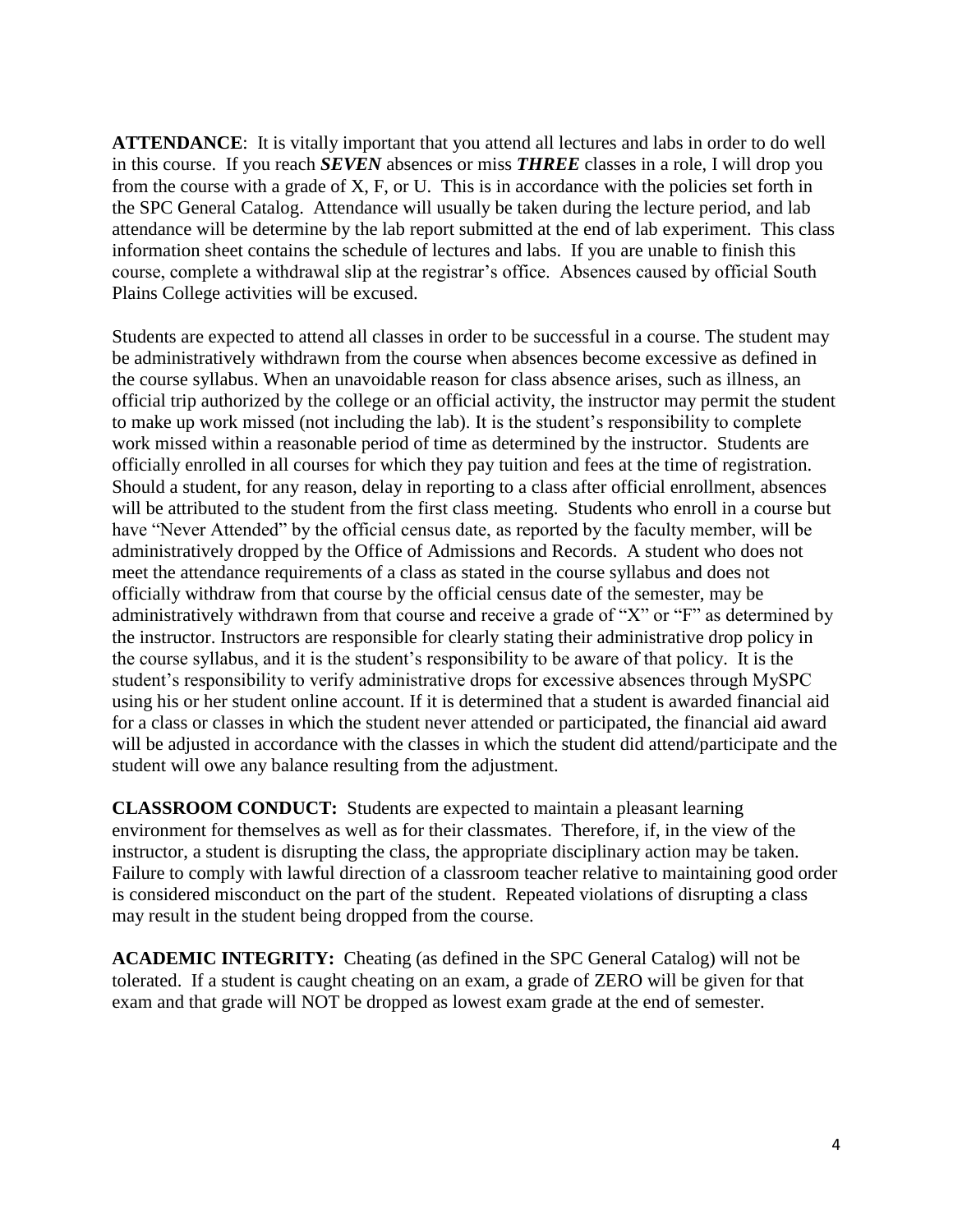|  | <b>FINAL GRADING:</b> Grading based on percentage: | $A = 90 - 100\%$ |
|--|----------------------------------------------------|------------------|
|--|----------------------------------------------------|------------------|

| $A = 90 - 100\%$ |
|------------------|
| $B = 80 - 89%$   |
| $C = 70 - 79%$   |
| $D = 60 - 69%$   |
| $F =$ below 60%  |

*(One lowest exam grade will be dropped)*

| The grade distribution: | Lecture Exam 1:<br>Lecture Exam 2:<br>Lecture Exam 3:<br>Lecture Exam 4:<br>Lab Reports:<br>Final Exam: | 100 points<br>100 points<br>100 points<br>100 points<br>140 points<br>100 points |
|-------------------------|---------------------------------------------------------------------------------------------------------|----------------------------------------------------------------------------------|
|                         | Total Possible point:                                                                                   | 540 points                                                                       |

**DIVERSITY STATEMENT**: In this class, the teacher will establish and support an environment that values and nurtures individual and group differences and encourages engagement and interaction. Understanding and respecting multiple experiences and perspectives will serve to challenge and stimulate all of us to learn about others, about the larger world and about ourselves. By promoting diversity and intellectual exchange, we will not only mirror society as it is, but also model society as it should and can be.

**SPC STANDARD DISABILITY STATEMENT**: Students with disabilities, including but not limited to physical, psychiatric, or learning disabilities, who wish to request accommodations in this class should notify the Disability Services Office early in the semester so that the appropriate arrangements may be made. In accordance with federal law, a student requesting accommodations must provide acceptable documentation of his/her disability to the Disability Services Office. For more information, call or visit the Disability Services Office at Levelland (Student Health & Wellness Office) 806-716-2577, Reese Center (Building 8) & Lubbock Center 806-716-4675, or Plainview Center (Main Office) 806-716-4302 or 806-296-9611.

**NON-DISCRIMINATION STATEMENT:** South Plains College does not discriminate on the basis of race, color, national origin, sex, disability or age in its programs and activities. The following person has been designated to handle inquiries regarding the non-discrimination policies: Vice President for Student Affairs, South Plains College -1401 College Avenue, Box 5, Levelland, TX 79336, 806-894-9611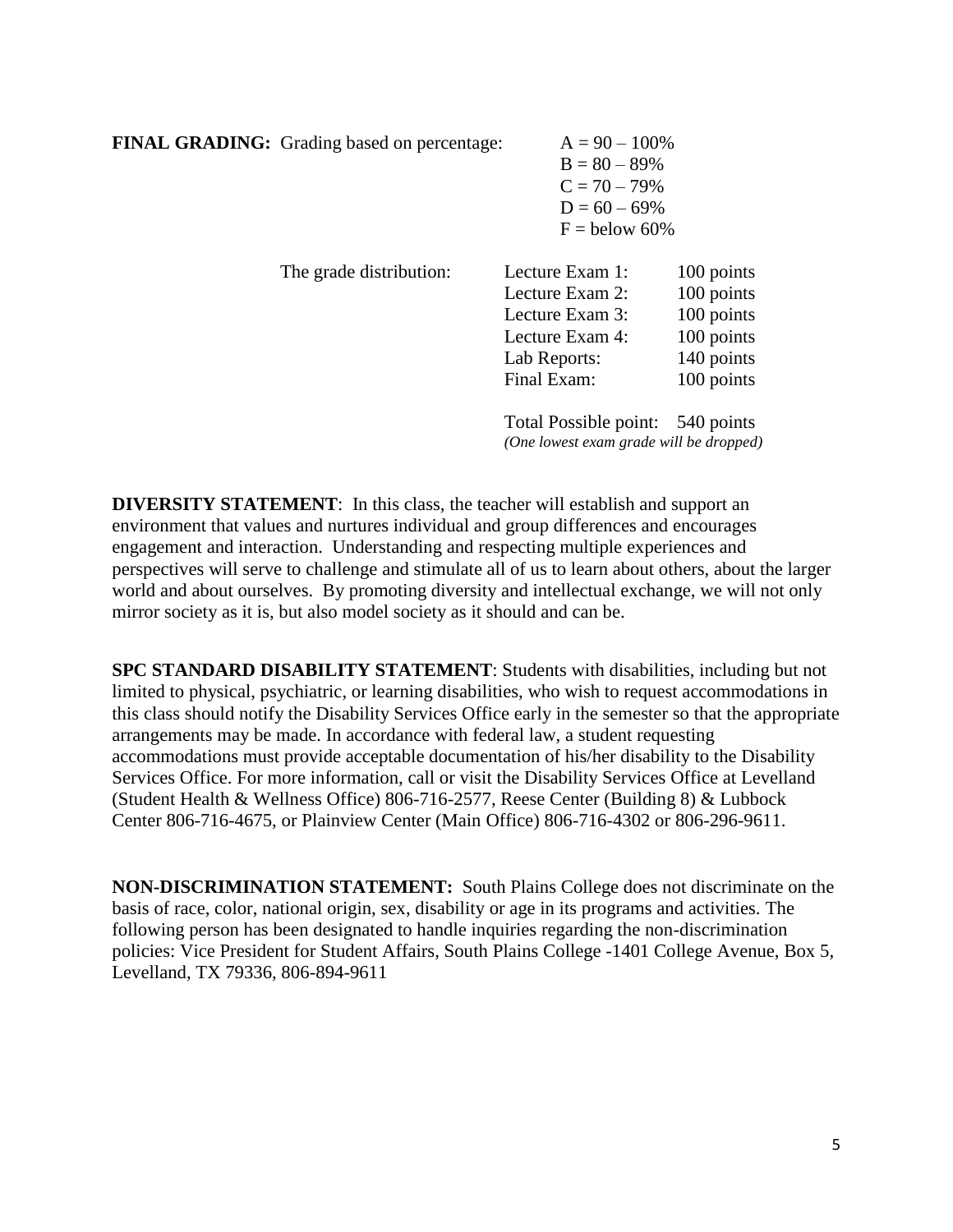**LAB SAFETY:** The chemistry laboratory is a potentially hazardous environment. Therefore, all students must follow all of the safety rules passed out to you during the safety presentation. The students must also follow any specific safety rules listed in the lab manual and any ones that the instructor may announce during a lab period. A student not following the safety rules may be asked to leave the laboratory.

**SAFETY RULES:** These safety rules will be passed out in lab. The safety rules must be followed. Failure to do so can result in you being asked to leave the laboratory. You will be required to sign a sheet indicating you have read and agreed to follow the safety rules before being allowed to perform an experiment.

*As a faculty member, I am deeply invested in the well-being of each student I teach. I am here to assist you with your work in this course. If you come to me with other non-course-related concerns, I will do my best to help.*

*It is important for you to know that all faculty members are mandated reporters of any incidents of sexual misconduct. That means that I cannot keep information about sexual misconduct confidential if you share that information with me. Dr. Lynne Cleavinger, the Director of Health & Wellness, can advise you confidentially as can any counselor in the Health & Wellness Center. They can also help you access other resources on campus and in the local community. You can reach Dr. Cleavinger at 716-2563* 

*or [lcleavinger@southplainscollege.edu](mailto:lcleavinger@southplainscollege.edu) or go by the Health and Wellness Center. You can schedule an appointment with a counselor by calling 716-2529*